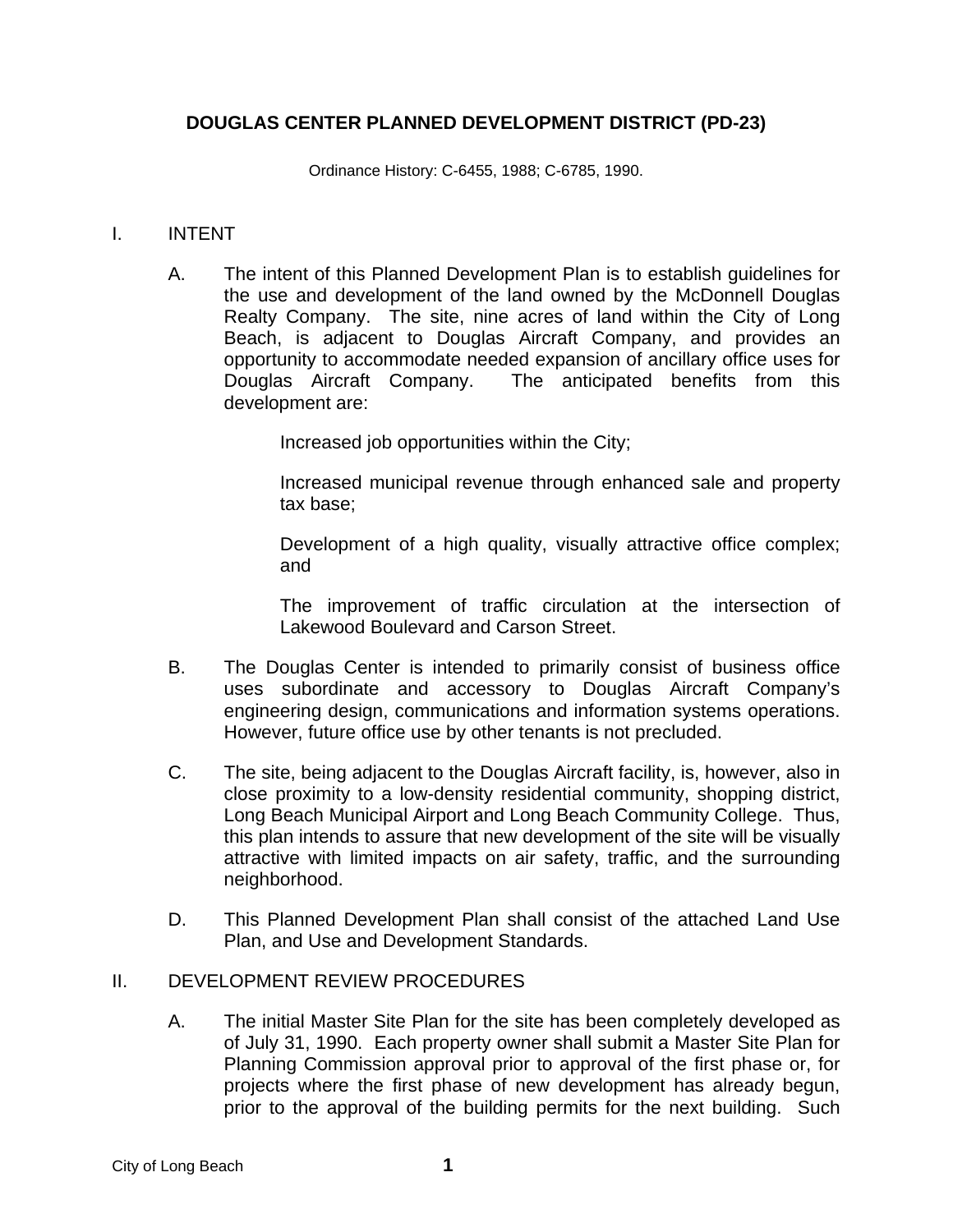Master Site Plan shall identify the location of each building to be built on the site, the area of the building and the use of each building. The Master Ste Plan shall also indicate the overall design character of the site, including unifying architectural and landscape design themes.

- B. Each building shall be review for Site Plan Review by the Site Plan Review Committee. No building permit shall be issued for any building on the site until a Site Plan Review has been approved, or conditionally approved and all conditions satisfied. Site Plan Review shall review each building project for consistency with the PD requirements and the Master Site Plan, functionality of building layout, consistency with detailed zoning standards and architectural and landscape architectural quality.
- C. In addition to the require plot plan, floor plan, elevations and landscape plan, the application for Site Plan Review shall contain an estimate of the peak-hour trips to be generated by the proportion of the full development requested with the application and identification of the Transportation Demand Management (TDM) measures to be taken to reduce the peakhour trips.
- D. In the submission of the individual buildings for Site Plan Review, it is recognized that the building sizes may be changed, building locations redistributed or the mix of uses adjusted to meet changing user demands. However, the architectural, landscaping and overall design character of the site shall be in substantial conformance to the original Master Site Plan and the intensity of development as measure in trips shall not be changed except by the procedure described later in this PD. Substantial conformance shall be determined by Site Plan Review.

# III. LAND USE AND DEVELOPMENT STANDARDS

- A. Uses
	- 1. The use of the Douglas Center Planned Development District shall be business office, and customary ancillary uses such as, but not limited to, retail, restaurant and personnel service uses. Further, new development of the site shall be limited to 565 vehicle trips to and from the site in the peak hour between the P.M. peak hours of 4:00 p.m. to 6:00 p.m., and implementation of a Transportation Demand Management Plan that reduces exiting work trip generation in the evening peak hour by twenty percent. An initial plan that meets this limitation consists of 450,000 square feet of gross usable floor area of office and retail use space, and 10,500 square feet of restaurant use space.
	- 2. As used in this ordinance: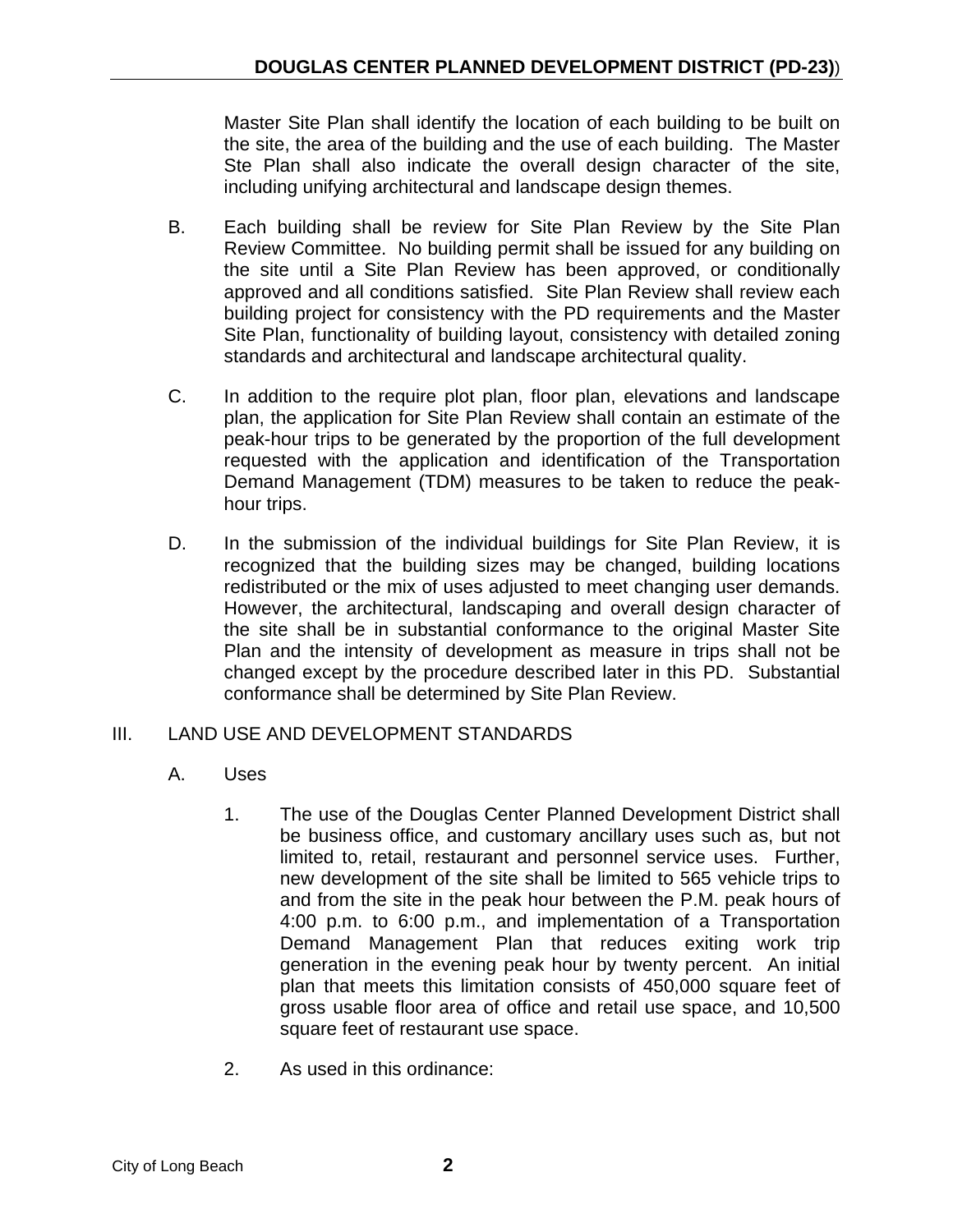- a. "Business office use" means use of a building for administrative, professional, or clerical tasks.
- b. "Gross usable floor area" means gross floor area minus entry lobby, elevator shafts, stairwells, utility cores and shafts, equipment rooms and bathrooms.
- 3. The type and intensity of development indicated above is determined by a specified number of trips per hour in the period of 4:00 p.m. to 6:00 p.m. This number is calculated by multiplying the area in each use by the traffic generation rates as established in the Trip Generation Manual, Fourth Edition, of the Institute of Traffic Engineering. The number of trips generated by this calculation shall then be reduced by the Traffic Demand Management Plan's trip reduction. The resulting figure is then compared to the permitted peak-hour trips.
- 4. Other combinations or amounts of the uses permitted in this PD, which generate an equal or lesser number of trips per hour in the peak hours, may be substituted for this use allocation, provided that a revised Master Site Plan is approved by the Planning Commission. In calculating the number of trips utilized, all new development within this PD after January 1, 1986, shall be included.
- 5. Changes in the number of trips allocated may be accomplished in the following ways:
	- a. Increased development intensity through transfer of trips. Trips may be transferred between the Airport Area Planned Development Plans (PD-19: Douglas Aircraft; PD-23: Douglas Center; PD-12: Long Beach Airport Terminal Area; PD-13: Atlantic Aviation; PD-18: Kilroy Airport Center; PD-9: Airport Business Park; PD-15: Redondo Avenue; PD-17: Alamitos Land Company; PD-7: Long Beach Business Park; PD-27: Willow Street Center; and PD-28: Pacific Theaters) provided that:
		- i Not ore than twenty percent of originally authorized trips are added to the receiving PD;
		- ii The Director of Public Works finds that the transfer will have no significant detrimental effect upon the level of service at any intersection;
		- iii The transfer is implemented by approval by the Planning Commission of an amendment to both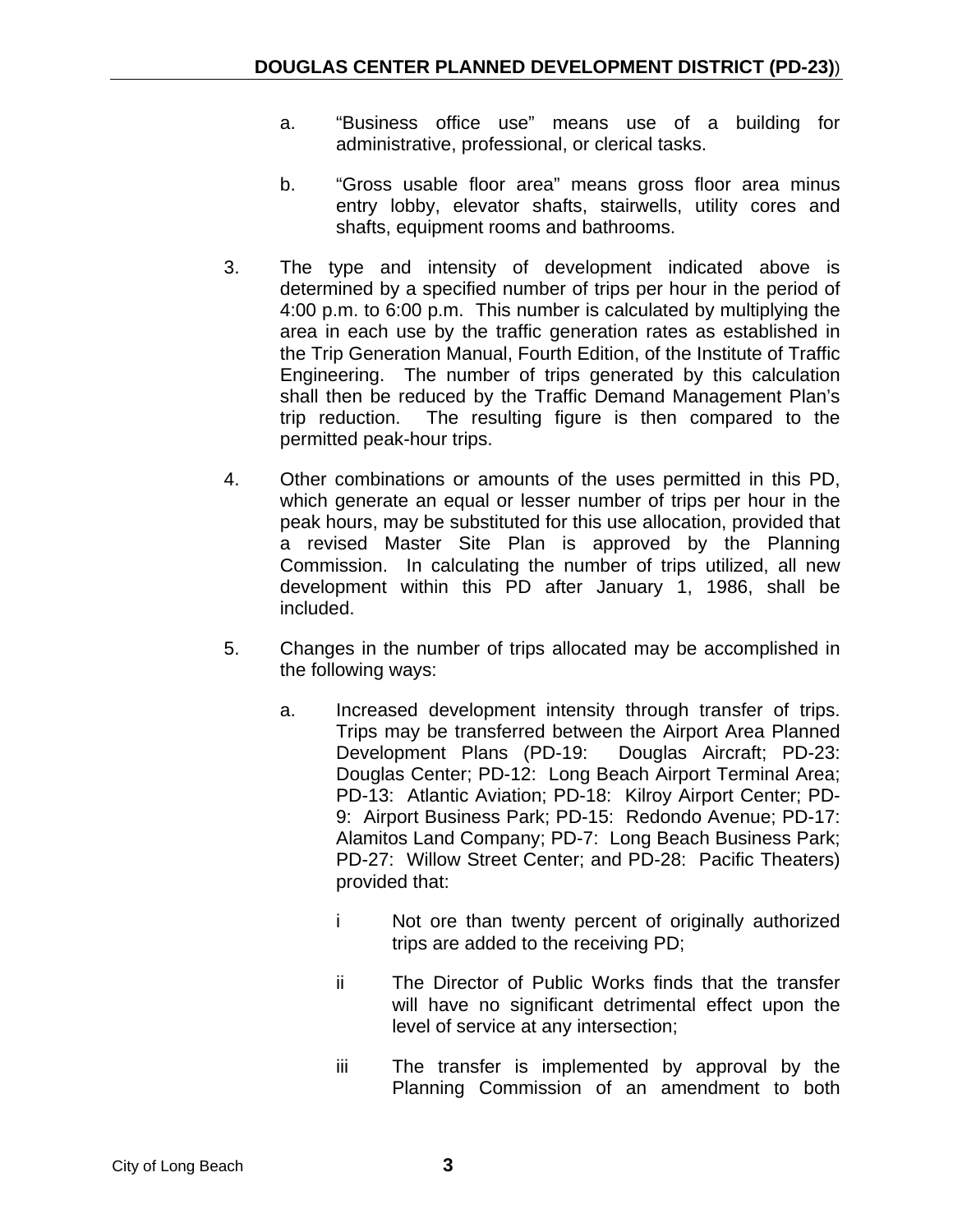Master Site Plans to reallocate and document the revised number of trips;

- iv Notice of the Planning Commission hearing of the amendment to the Master Site Plans is sent to all owners and lessees, with an interest recorded on the Tax Assessor's rolls, in the Airport Area Planned Developments;
- v All authorized transfer of trips shall not be effective until the change is recorded against the property with the Los Angeles County Recorder;
- b. Increased development intensity through added trips. Additional trips beyond the original allocation may be approved provided that:
	- i The increase will not exceed the original allocation by more than twenty percent;
	- ii The applicant shall pay a trip mitigation fee that is prorata fair share of the costs of the original Traffic Mitigation Program for the additional trips;
	- iii A new analysis of the traffic impacts on all intersections in the Airport Area, is undertaken at the expense of the applicant, and such analysis shows no significant detrimental effect upon the level of service at any intersection or the applicant agrees to pay an additional trip mitigation fee equal to all costs of all additional improvements at all intersections necessary to mitigate the degradation of the level of service caused by the increased trips. Degradation of this level of service is a reduction to level of service "E" or "F" unless that level of service was accepted in the original improvement program;
	- iv An amendment to the Master Site Plan shall be required to authorize the additional trip allocation; and
	- v Notice of the amendment to the Master Site Plan hearing is sent to all owners and lessees, with an interest recorded on the Tax Assessor's rolls, in the Airport Area Planned Developments;
- 6. The City will accept applications for modification of development intensity at any time after the Traffic Mitigation Program is through the enactment of necessary ordinances and establishment of the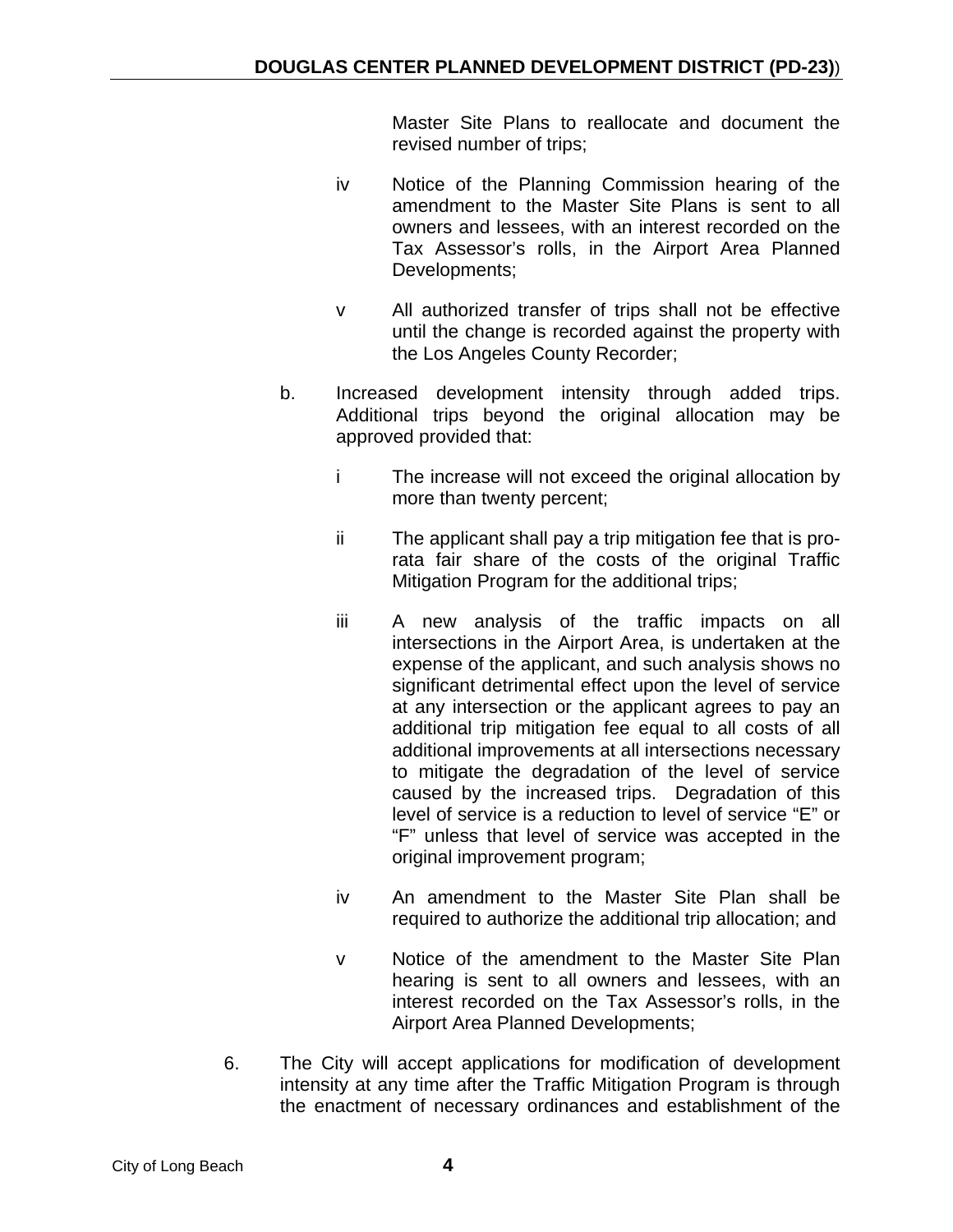first assessment district. However, an applicant does not receive first priority for utilizing available trips by merely filing an application. Available trips shall be reserved to an applicant only upon the payment of all necessary traffic mitigation fees for the proposed modification. Because the modification process can take many months to complete, the City may also set aside during the modification process the trips which will be utilized if the application is approved, providing that both of the following conditions are met:

- a. The traffic analysis has been completed and the Director of Public Works has prepared an estimate of the necessary traffic mitigation fee; and
- b. The applicant has made a good-faith deposit with the City of cash or letter of credit equal to ten percent of the estimated traffic mitigation fee, which deposit will be forfeited if the applicant does not proceed with the project or does not diligently pursue the application in accordance with reasonable schedule set forth by the Director of Planning and Building. If this application is denied, the deposit shall be refunded to the applicant.
- 7. If additional trips have been authorized for one developer in the Airport Area, and that authorization required intersection improvements above those required by the Traffic Mitigation Program, and subsequently another developer requests authorization for additional trips, and those additional trips are found by the Director of Public Works to not degrade any intersections due to the additional improvements paid for the first developer, then the Director of Public Works shall require the second developer to reimburse the first developer for a pro-rata fair share of the additional improvement costs. Such fees shall be collected from the second developer according to the procedure established for developer fees in the Traffic Mitigation Program. The Director of Public Works shall then notify the first developer, or the successor-in-interest, of the receipt of the funds, and shall authorized disbursement of such funds to the first developer, or successor, upon receipt of documentation from the first developer, or successor, that they had actually expended their share of the funds.
- B. Setbacks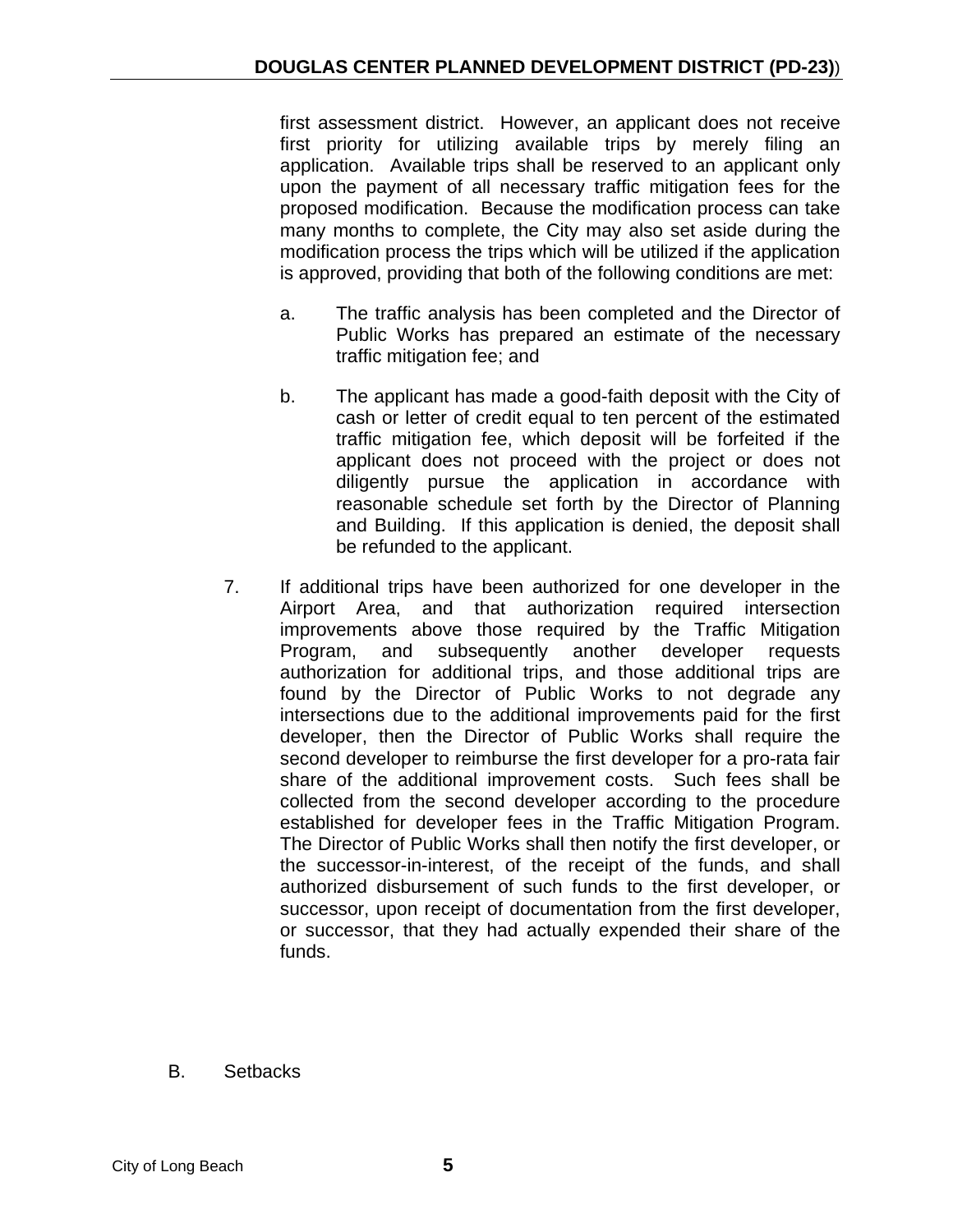1. The minimum setbacks shall be provided for all structures as follows:

From Carson Street – ten feet from the property lines abutting the street for buildings one story and less in height; and twenty-five feet from street property lines for buildings two stories or more in height.

From Lakewood Boulevard – thirty feet from the property lines abutting the street for buildings between thirty-five feet and ninetyfive feet in height; and thirty-five feet from the property lines abutting the street for buildings greater than ninety-six feet in height.

From easterly and southerly site property lines – twenty feet for buildings less than fifty feet in height; and thirty feet for buildings fifty feet and greater in height.

- 2. Setbacks and spacing between buildings on the site shall be determined by Site Plan Review.
- 3. All required setback areas shall be clear of all structures from the ground to the sky (except for signage) and shall be landscaped and maintained in a neat and healthy condition according to landscaping provisions of this ordinance.
- C. Floor Area Ratio 1.25 (bases on G.F.A.).
- D. Lot Coverage 50%
- E. Architectural Design, Treatment and Finish

The architecture shall be designed to be aesthetically pleasing while, at the same time, the design and materials used should be energy efficient.

The developer shall develop an overall architectural style for the Lakewood Boulevard and Carson Street perimeter frontages. The design shall be well articulated, and well detailed. Every effort shall be made to de-emphasize building scale and mass by setting upper stories back from street frontages, by use of subtle colors and by the prominence of the landscaping.

Buildings designed with reflective glass reflectivity greater than 0.15 shall submit reflection studies showing sun and reflective glare patterns and their effect on ground and air transportation. Such studies shall be submitted with each proposed structure to be processed for Site Plan Review. Mirrored reflective glass with reflectivity of over 0.20 shall not be used.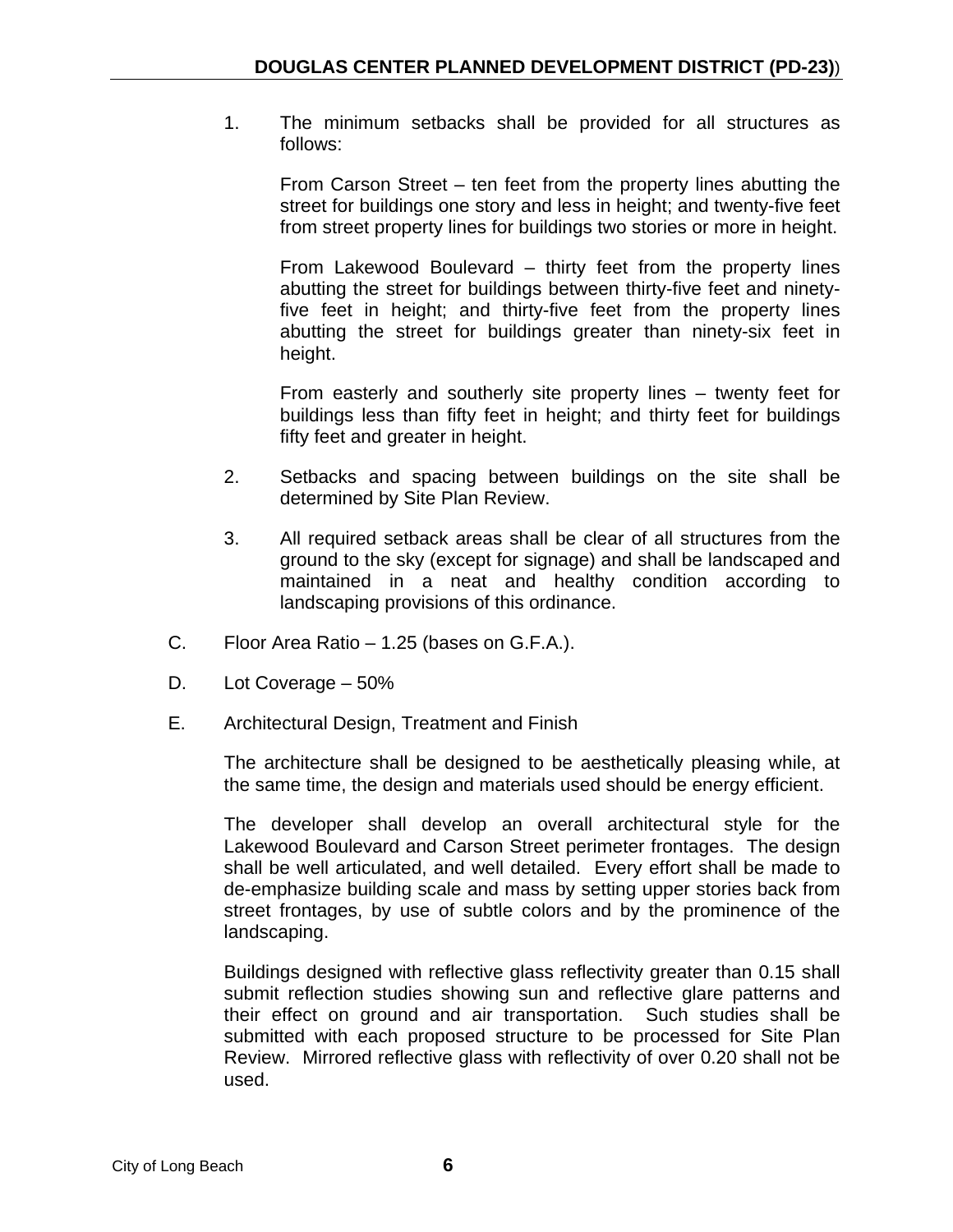# F. Building Height

A variety of building heights add interest to a development, but all heights should be integrated with the total design concept.

Special attention shall be given to the building heights along Carson Street. The following criteria shall be used in permitting maximum building heights within the Planned Development District.

1. No structure shall project beyond the triangular envelope established below.

Beginning at a point six feet above the top of the curb, at the north curb face of Carson Street – a slope (line of sight) that rises at a ration of one foot of vertical rise for each four feet of horizontal run, running exactly due south from Carson Street. This envelope shall run parallel to the northerly line of Carson Street;

- 2. No structure shall exceed a height of one hundred thirty-five feet within the building envelope;
- 3. No structure shall exceed a height of thirty-five feet within fifty feet of the southern Carson Street property line;
- 4. All structures shall be subject to the conditions contained in the height limits mandated by the Federal Aviation Administration.
- G. Accessory and Temporary Structures

No portable buildings, trailers, or other like portable structures shall be permitted without prior written approval of the Department of Planning and Building. Such temporary structures as construction trailers and temporary offices may be approved by the Director of Planning and Building during construction only. Interim use office trailers shall require approval through Site Plan Review Flag pole height provisions applicable to high-rise overlay zones.

H. Billboards and Signs

No billboards shall be constructed, installed or maintained. Any signs, banners or like displays which may be placed in or upon any building or structure so that they are visible from the outside, except those approved by the Department of Planning and Building according to the Zoning Regulations, shall be prohibited. Furthermore, no freestanding signs shall exceed eight feet in height, and no wall signs or building identification signs shall exceed thirty feet in height.

I. Landscaping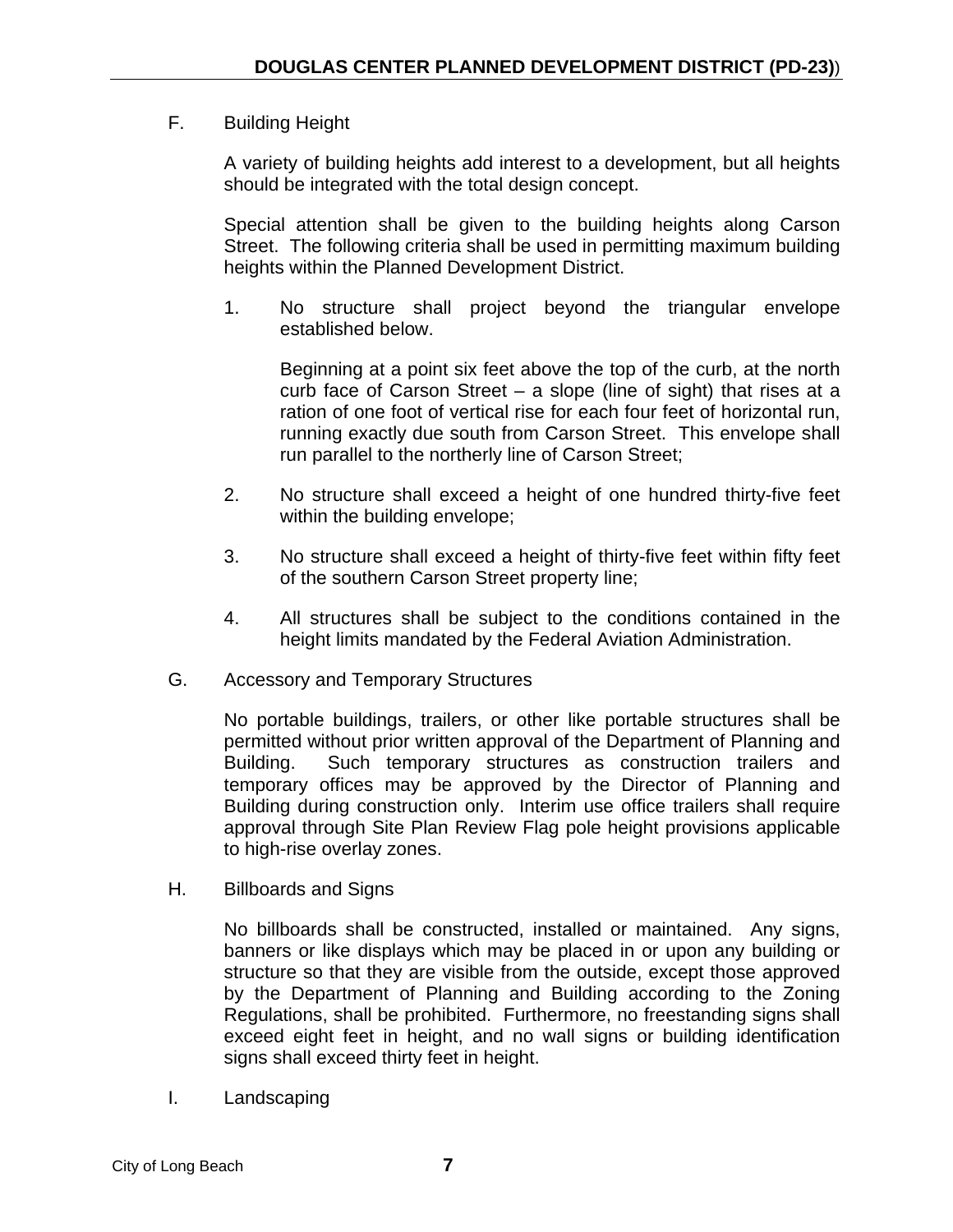The landscaping guidelines are intended to provide the basis for an overall unified treatment, and a high degree of landscape quality throughout the site. Conceptual landscaping plans shall be submitted with Site Plan Review requests. Detailed landscaping and irrigation plans shall be submitted to the Department of Planning and Building for approval prior to issuance of a building permit. Such plans shall be implemented prior to the issuance of a Certificate of Use and Occupancy.

As the site is in close proximity to Long Beach City College, Heartwell Park, Lakewood Village, and low-density residential neighborhoods, the office complex shall be designed with a campus-like landscaping theme. To this end, the following minimum landscaping standards shall apply:

- 1. In areas between the street right-of-way line and building lines, the areas shall be landscaped with trees, shrubs and sod or hydroseed grass. Trees shall vary in size from 24" box to 60" box with not less than fifty percent 36" box or larger. Not less than one tree shall be provided for each three hundred square feet of yard area, including paved areas in the setbacks. Tall, columnar, non-deciduous trees shall be planted adjacent to buildings, thirty feet on center. The remaining trees in the yard areas shall be a mix of deciduous and non-deciduous specimen trees, including flowering varieties. They shall be planted as street trees and clusters. Shrubs shall be provided at a ratio of three shrubs per required tree, and shall be a minimum of five gallons in size. Shrubs shall include a mix of flowering varieties. All yard areas that are unpaved, not bedded with flowers or not improved with planters shall be bermed in a random, natural manner and shall be covered with grass. A maximum area of ten percent of the unpaved areas may be covered with ground cover other than grass, for accent and variety. Where open parking occurs in the above-mentions yard areas, a minimum of twenty feet of landscaping shall be provided between the street and parking spaces. The landscaping and earth berming shall be designed to screen the parking from the streets.
- 2. In yard areas between parking structures and the easterly property line and areas between parking structures and street property lines, trees shall provide screening of the structure. Two parallel rows of trees shall be provided between the property lines and parking structure(s). In the row nearest the structure, twenty-foot tall trees shall be planted twenty feet on center. In the second row, a mix of 24" box trees shall be planted twenty feet on center, between the trees in the first row. The trees shall be tall (minimum mature height of fifty feet), low-branching columnar trees; the species is to be approved by the Director of Planning and Building. The ground cover in these yard areas shall be low-maintenance plants such as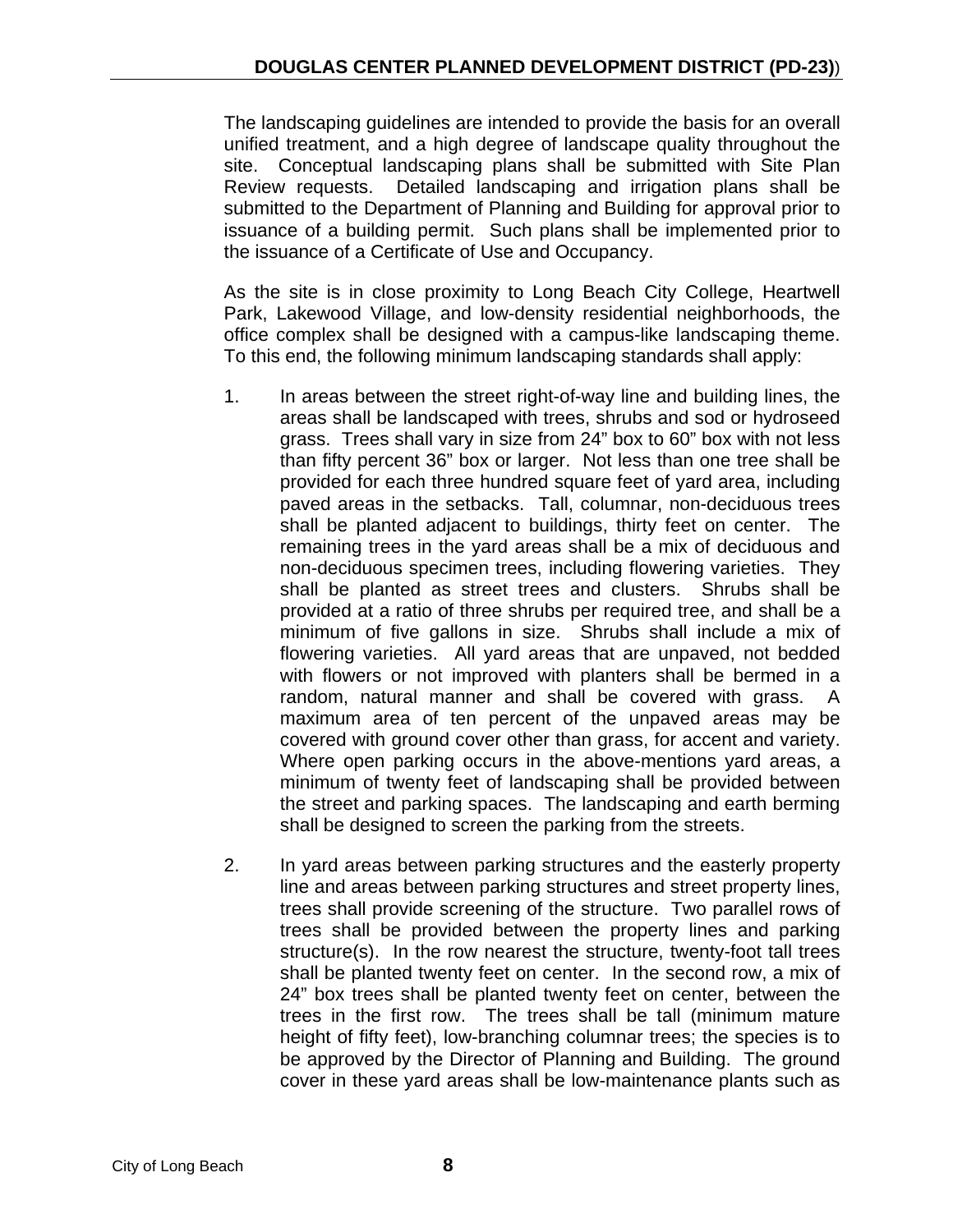ivy, except between streets and structures where sod or hydroseed grass shall be used.

- 3. Interior yards and plazas shall be landscaped with a mix of specimen trees, hardscape, water or sculpture features and abundant shrubs or bedding plants for color. The design shall incorporate pedestrian amenities, including seating, and be to the satisfaction of the Director of Planning and Building. All unpaved areas shall be landscaped with ground cover, sod or hydroseed grass, shrubs, pebble bark, flower beds, planters or inorganic landscape materials such as creek rock, etc.
- 4. On parking structure, trailing vines shall be planted to soften exterior elevations, particularly elevations visible from Carson Street.
- 5. To make plaza areas active, pedestrian-oriented places, street furniture and passive art elements (such as sculptures, ornamental landscaping, and fountains) must be present in these spaces. Only high quality landscape material shall be used on site. Asphalt paving is prohibited. One fountain and one sculpture shall be provided on site. The sculpture shall be provided in a plaza area near the intersection of Lakewood Boulevard and Carson Street, and shall be visible from the streets. The design of the sculpture shall be approved by the Director of Planning and Building. The fountain shall be provided in an interior plaza, accessible to employees and visitors. Seating for one person shall be provided for every one thousand square feet of plaza area. Amphitheater plaza areas with seating, raised planters and raised fountains capable of providing seating may be provided in lieu of benches.
- J. Screening

Areas utilized as parking, storage, trash, or loading will be screened from the view of the street(s) or adjacent properties to the satisfaction of the Director of Planning and Building. This may be accomplished by employing one or all of the following techniques:

- 1. Lineal masses of shrubs Minimum size of five gallons at thirty inches on center spacing;
- 2. Lineal or group masses of major trees Low branching trees not more than fifteen feet on center; or
- 3. Attractive solid walls.

All screening and berming areas shall be designed and maintained in such a way as to allow security surveillance, where appropriate.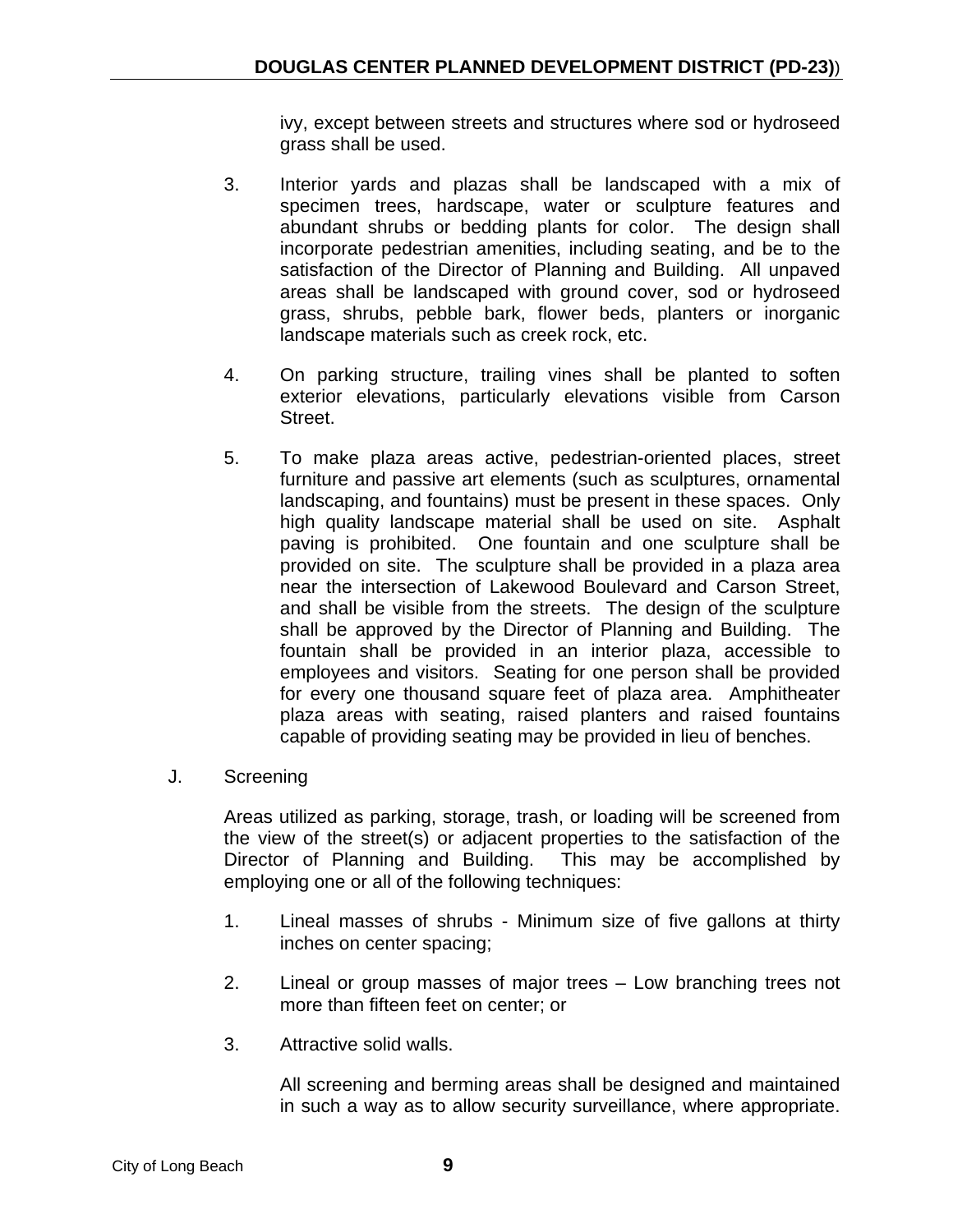No storage shall be permitted between a frontage street and the building line.

Details and sections of all screening areas shall be included on the landscape plan.

K. Sidewalks

Sidewalks shall be provided along Lakewood Boulevard and Carson Street. The sidewalks adjacent to the streets shall meander throughout the parkway and setback areas, and shall be consistent with the landscaping plan and with any necessary easements recorded to assure public access. Sidewalks shall be a minimum of eight feet in width. The sidewalk along Carson Street shall incorporate a bicycle path as required in Parcel Map No. 18379. An interior walkway system shall be provided throughout the development to encourage pedestrian access to and from public transportation networks. The interior sidewalk system shall be incorporated with the plaza system and shall connect to all street crosswalks serving the site and all access points to on-site parking.

L. Parking

Parking in the immediate vicinity surrounding the planned development district is highly impacted by the Long Beach City college students, patrons of Lakewood Village shops and existing Douglas Aircraft employees. To alleviate the parking pressures on the local streets, parking in this planned development district shall conform to the following standards:

- 1. All parking shall conform to the standards of the Long Beach Municipal Code, except additional parking shall be provided as follows:
	- a. Not less than four parking spaces shall be provided for each one thousand square feet of gross floor area;
	- b. A maximum of ten percent of the parking spaces provided may be leased, rented, or utilized by persons not employed within the planned development district or Douglas Aircraft Company and subsidiaries.
- M. Vehicular Access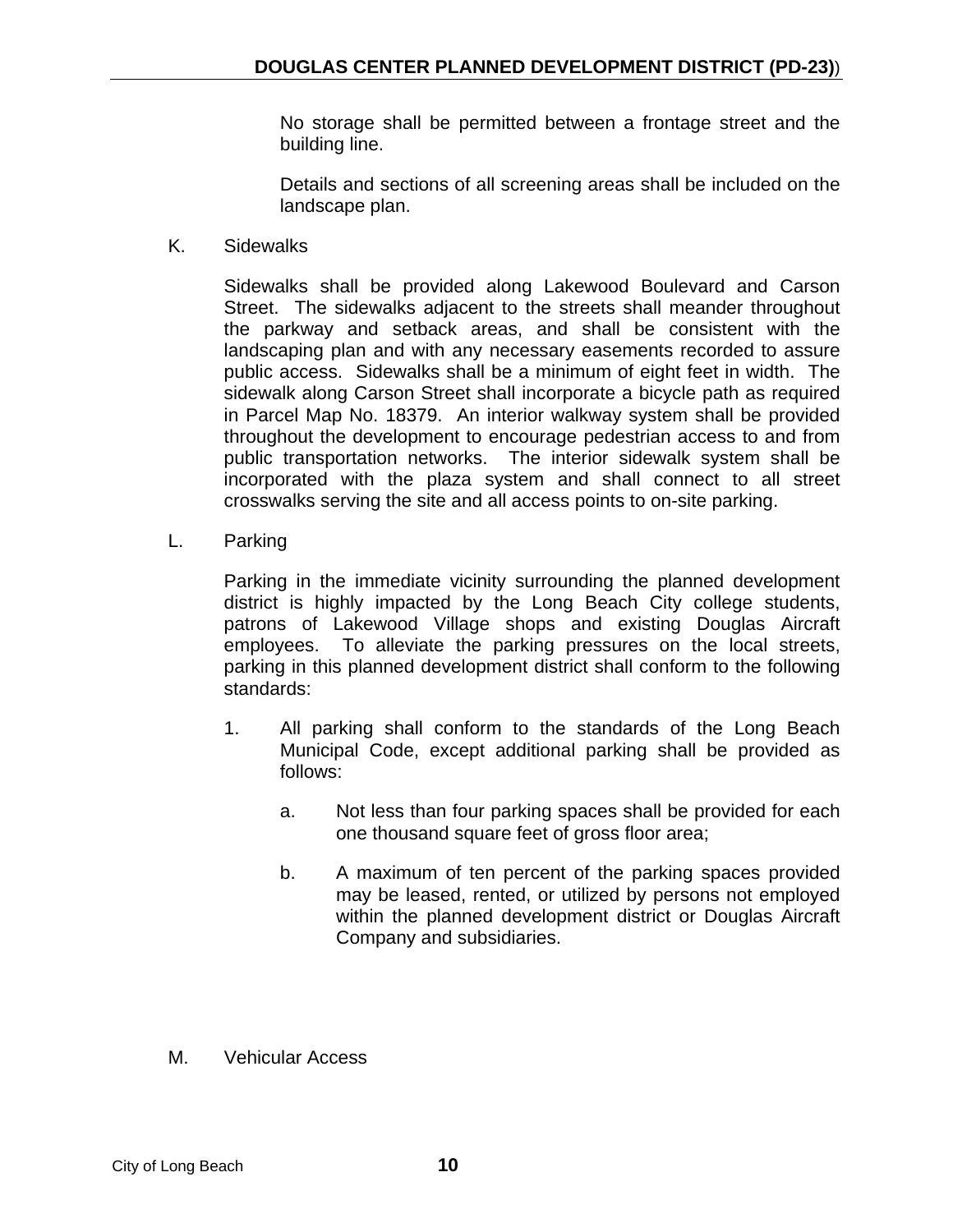- 1. Vehicular access to the site from Carson Street shall be prohibited within three hundred feet of the intersection of Lakewood Boulevard and Carson Street; from Lakewood Boulevard, vehicular access shall be prohibited within two hundred fifty feet of the intersection;
- 2. Curb cut locations and driveway designs shall meet the satisfaction of the Director of Public Works;
- 3. Access from locations not on the site shall be permitted only with the recordation of vehicular access rights from the property affected to the site, recorded in the Office of the Los Angeles County Recorder.
- N. Public Facilities Improvements
	- 1. The developer(s) shall improve and dedicate to the City certain streets and other public facilities necessary to serve the site and increase existing capacities due to system-wide demands created by the development. These improvements included, but are not limited to, street dedication and improvements, drainage and sanitary sewer facilities, water systems, fire hydrants and other fire prevention facilities.
	- 2. The following street improvements shall be completed by the developer according to the development plans:
		- a. Modify the Carson Street median island at the Norse Way/Theme Drive intersection to provide for a westbound left turn lane;
		- b. Widen the south side of Carson Street east of Lakewood Boulevard to provide for three eastbound approach lanes and a right turn lane to the Norse Way/Theme Drive intersection;
		- c. Modify southbound Norse Way number two lane to provide for a southbound through lane and an exclusive right turn lane;
		- d. Align Theme Drive number one ingress lane with Norse Way southbound through lane;
		- e. Construct a five-phase traffic signal with interconnect to the Lakewood Boulevard/Carson Street traffic signal;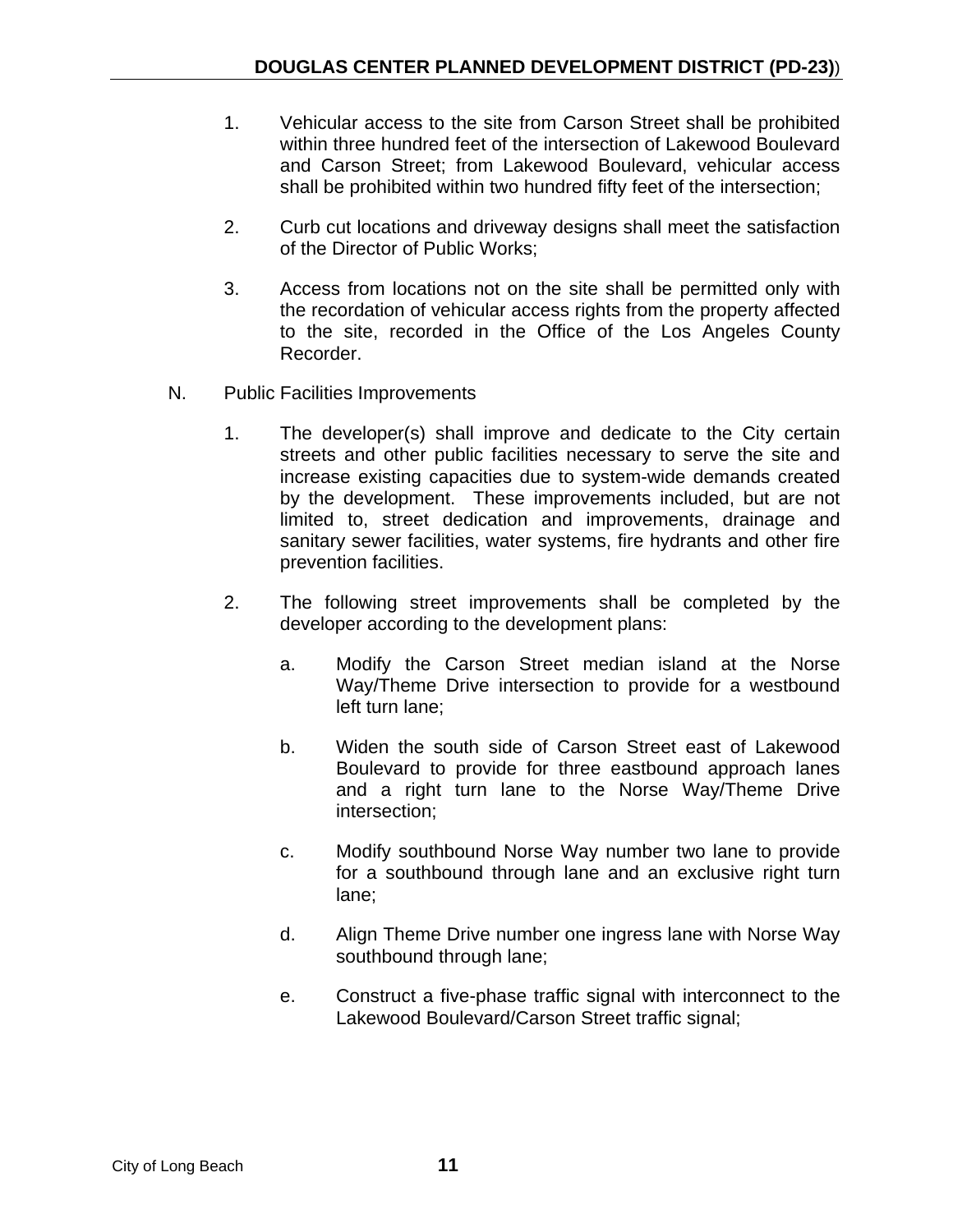- f. Construct the garage access intersection on Lakewood Boulevard south of Carson Street
- g. Modify the Lakewood Boulevard median to provide a southbound left turn pocket on approach to the garage access south of Carson Street;
- h. Modify the Lakewood Boulevard northbound approach providing for a right turn lane at the garage access;
- i. Construct a four-phase traffic signal at Lakewood Boulevard and the garage access with interconnect to the Lakewood Boulevard/Carson Street intersection;
- j. Construct the Lakewood Boulevard/Theme Drive driveway intersections as right-turn-in, right-turn-out movements;
- k. Relocate eastbound Carson Street bus stop from east of Norse Way to east of Lakewood Boulevard;
- l. Provide traffic signal interconnect with proposed project traffic signals on Carson Street and Lakewood Boulevard;
- m. Provide 36" box Canary Island Pine street trees in the median strip of Carson Street, twenty feet on center adjacent to the site from Lakewood Boulevard to Faculty Avenue;
- n. Provide street trees in the median of Lakewood Boulevard, of size and species to be approved by the California Department of Transportation, from Carson Street to Conant Street;
- o. The developer shall deposit into an escrow account the sum of Four Hundred fifty Thousand Dollars to be used for future transportation and right-of-way improvements, necessitated by this project, but unanticipated prior to construction. Such improvements should include, but shall not be limited to, items such as handicapped access improvements of sidewalks, traffic control signs and signals, street trees, street improvements and street widening within the Lakewood Village area. The escrow account shall be established in the name of City of Long Beach and shall provide for the maximum additional traffic impact improvements responsibility of the project, except as provided in Paragraph P. Funds shall be drawn from escrow only upon submittal of submittal of construction contracts for use of the funds to the escrow agent. Interest shall accrue to the account. All funds not drawn within two years of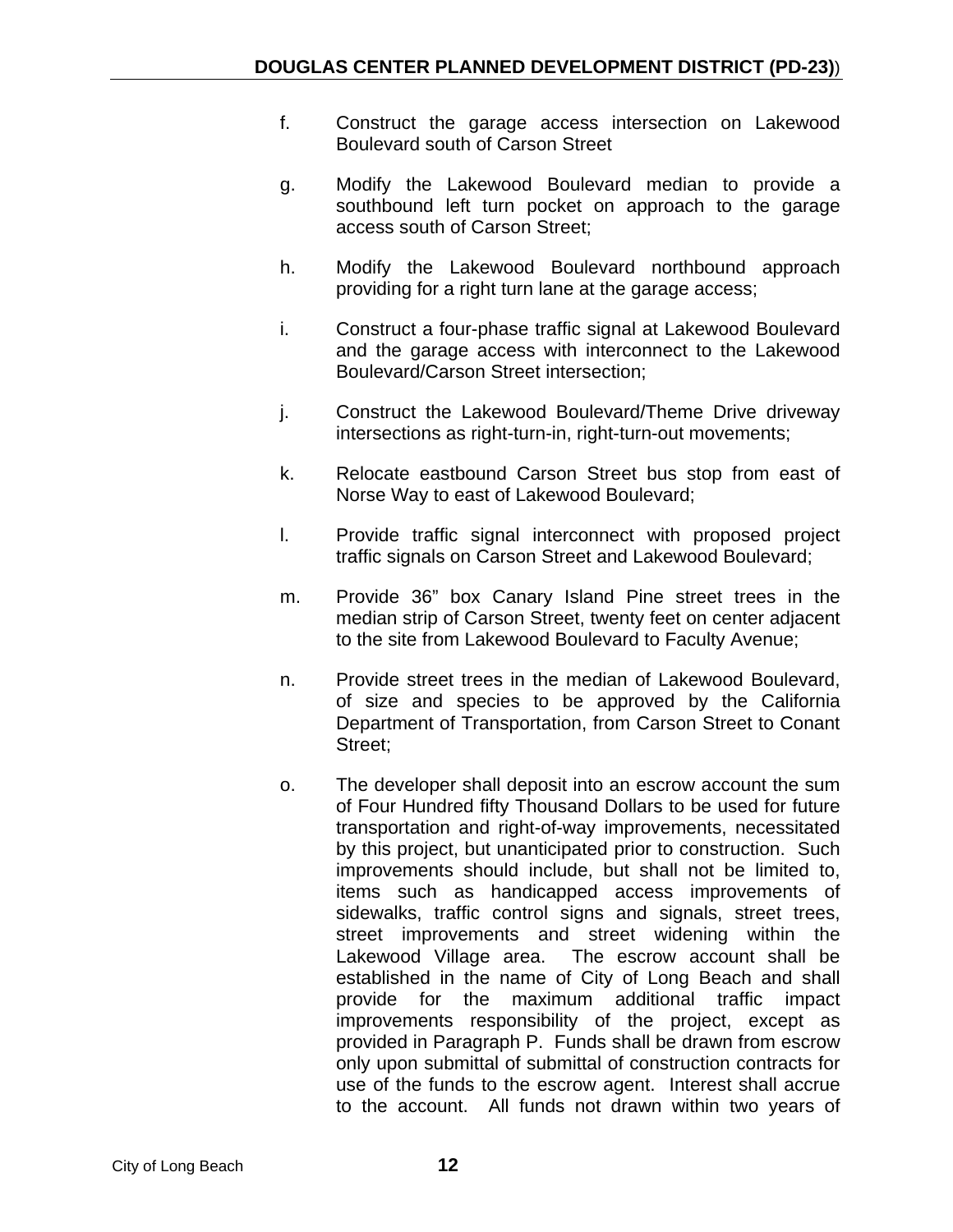approval of full project occupancy shall be returned to McDonnell Douglas Realty;

- p. Off-site traffic improvement. The applicant shall provide for a prorated share of area-wide traffic improvements as established by the Director of Public Works. Improvements specified in this PD-23 that provide area-wide benefit shall be credited to any such improvements specified in the areawide traffic study. If area-wide improvements required by this PD-23 exceed this project's share of the area-wide improvements, then McDonnell Douglas Realty shall be reimbursed from the prorated share of the other developments.
- O. Traffic Demand Management Program

Prior to the release of the building permit, the developer shall submit a Traffic Demand Management Program for the future tenant of the site to the satisfaction of the Director of Planning and Building. The TDM shall include the following:

- 1. Provide a TDM coordinator;
- 2. Encourage formation of ride pools by making data available for ride-matching between employees;
- 3. Encourage formation of van pools (some employers provide company-owned or company-leased vehicles, or subsidize their operation by outside providers);
- 4. Encourage public transit use by offering subsidized or free monthly transit passes to employees;
- 5. Work with Long Beach Transit, OCTD, and RTD to expand scheduled bus service;
- 6. Evaluate the potential for subscription bus service for areas where there are large concentrations of employees;
- 7. Off-set employee starting and quitting times. While this does not necessary reduce hourly traffic totals, it mitigated the short-term congestion that typically takes place when all employees have to arrive or depart at the same time.
- P. Parking Management Plan

Prior to the release of a building permit, the developer shall submit a Parking Management Plan for the discretionary approval of the Director of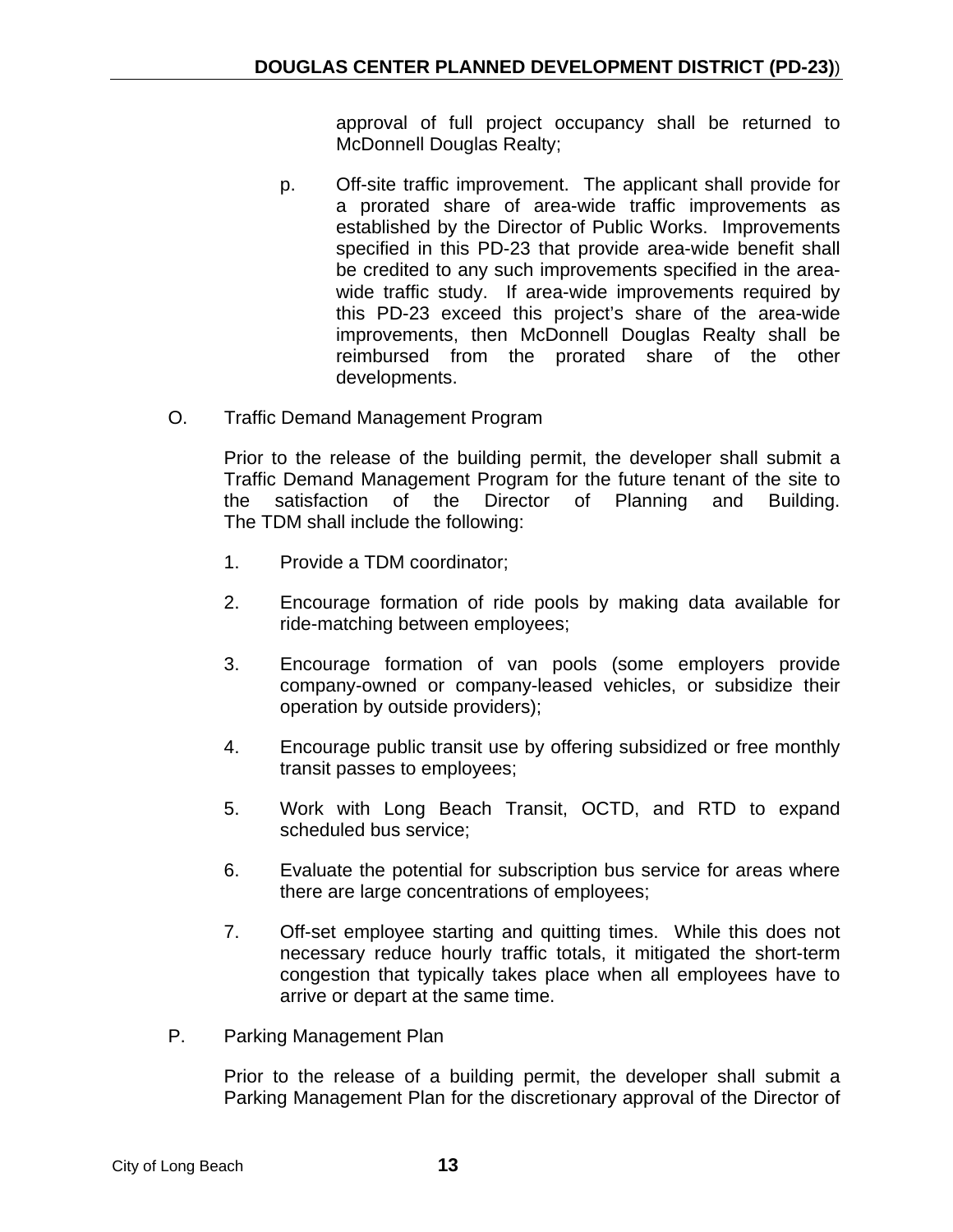Planning and Building. The plan shall provide preferential parking for car and vanpools, and shall indicate spaces designated to be leased or rented.

Q. Mitigation Measures

All applicable certified mitigation measures of E-42-86 shall be part of this ordinance.

- R. Road Improvements
	- 1. Based upon detailed traffic studies and analyses of existing and projected future growth in the Long Beach Airport Area, the City has determined that existing development as of 1986 was adequately served by the existing road system in the area, generally at level of service "D" or better. The City has further determined that development since 1986, and projected to full build-out of the area (hereinafter referred to as "new development"), will generate traffic which cannot be accommodated on the existing road system while maintaining level of service "D". Consequently, the City has developed a list of recommended road improvements (see Exhibit "A" attached hereto and incorporated herein by reference) which are necessary to generally maintain level of service "D" on all major roads in the area given the projected new development. As these roadway improvements will specifically benefit new development, site plan approval for all new development in the area shall be conditioned upon payment of a fair pro-rata share of the costs of the needed road improvements through a road impact fee, a benefit assessment district, other appropriate financing mechanisms, or combinations thereof. The pro-rata share of improvement costs shall be based hour in the P.M. peak hours of 4:00 to 6:00 p.m., and their impact on specific intersections scheduled for improvement.
	- 2. Approval of this provision does not apply this requirement upon projects that have previously been approved for building occupancy. However, such projects shall continue to be governed by conditions previously attached to those projects. A periodic reevaluation of the traffic situation will be undertaken to ensure all improvements continue to be necessary in the later phases of development.
	- 3. As the number of trips utilized in the analysis assumes a twenty percent reduction in the standard number of trips per square of use, it is mandatory that an effective trip demand reduction program be incorporated in all development. Thus, each new development is conditioned upon membership in the Long Beach Airport Area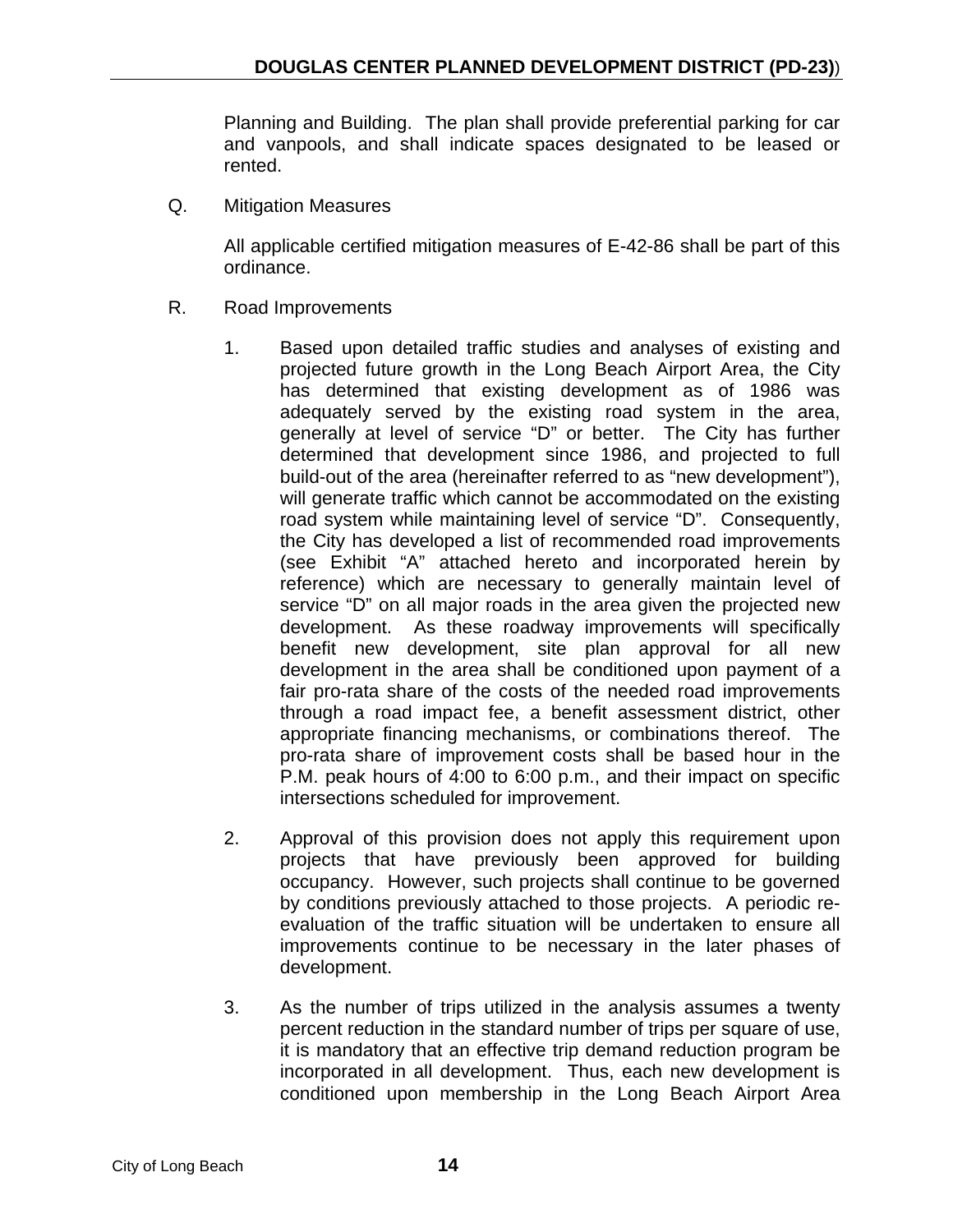Traffic Reduction Association or similar organization, and submittal implementation of Traffic Demand Management (TDM) program which is designed to reduce exiting work vehicular traffic generation during the evening peak hour by at least twenty percent. The TDM program must contain provisions that mandate implementation in by all subsequent owners and tenants of the improvements.

- 4. The program must include specific measures, which, in the judgment of the Director of Public Works, are likely to meet the goal, and a monitoring program with an annual report on the success of the program which will be filed with the City by the developer or any successor-in-interest.
- 5. As a further consideration of Site Plan Review approval, for each building, prior to issuance of a building permit, each development shall be required to provide for all on- and off-site improvements necessary to access and serve that development, including repairing or replacing damaged, deteriorated or missing curbs, gutters, sidewalks, street trees, street lights and roadways, and providing all other improvements necessary, as required through Site Plan Review, to provide access to the site.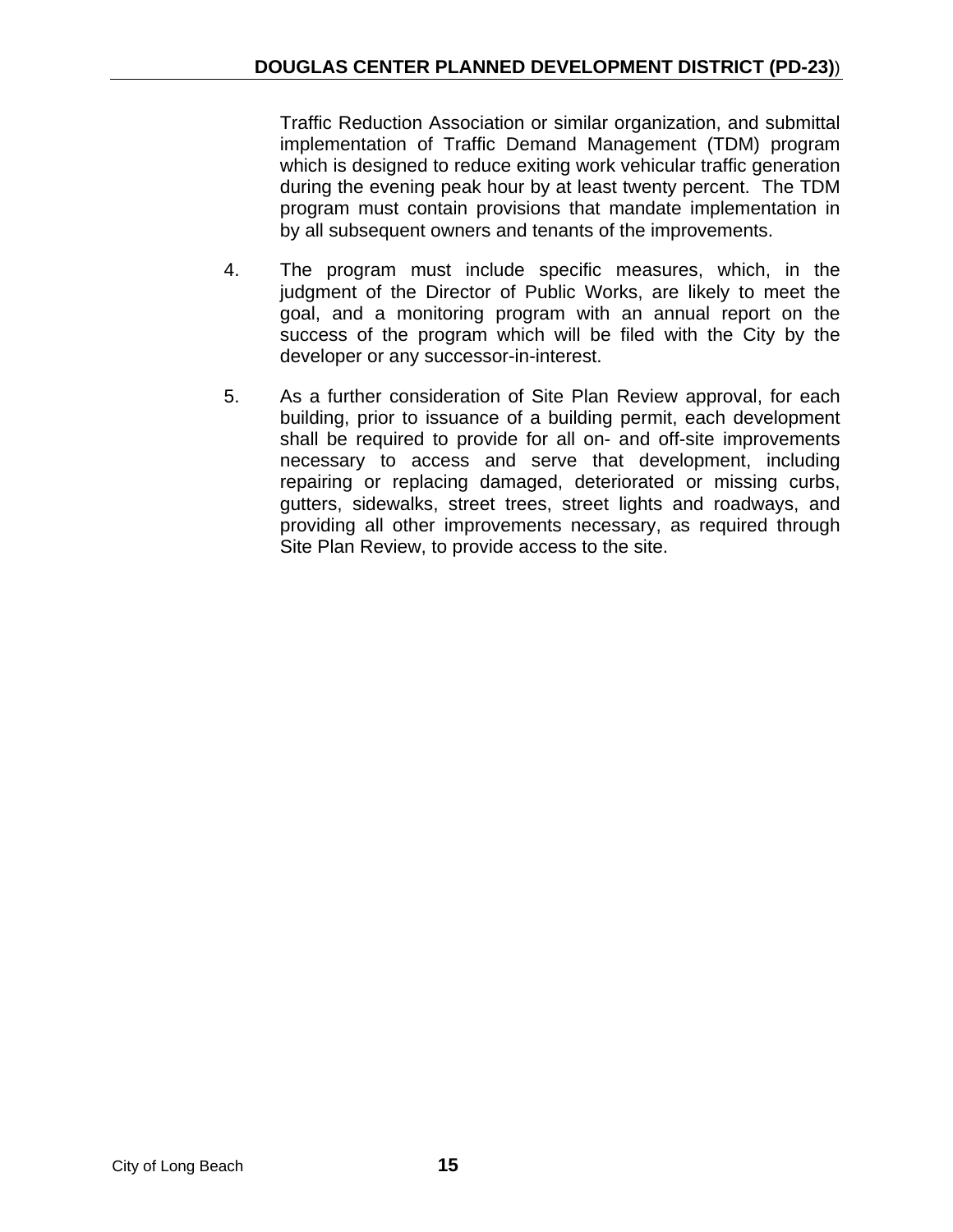### **EXHIBIT A**

# CITY OF LONG BEACH PROPOSED INTERSECTION IMPROVEMENT PROJECTS CONSTRUCTION AND ENGINEERING COST ESTIMATE

| PROJECT NO.    | <b>DESCRIPTION</b>                                                                   | <b>TOTAL</b><br><b>AMOUNT</b> | PHASE I<br><b>AMOUNT</b> | PHASE II<br><b>AMOUNT</b> |
|----------------|--------------------------------------------------------------------------------------|-------------------------------|--------------------------|---------------------------|
| 1              | CHERRY AVE & CARSON ST                                                               | 742,000                       | 742,000                  |                           |
|                | Widening intersection, adding thru and<br>turn lanes and modifying traffic signals.  |                               |                          |                           |
| $\overline{c}$ | CHERRY AVE & 36 <sup>th</sup> St                                                     | 134,000                       | 134,000                  |                           |
|                | Adding thru lane and modifying traffic<br>signals.                                   |                               |                          |                           |
| 3              | CHERRY AVE & WARDLOW RD                                                              | 2,579,000                     | 2,579,000                |                           |
|                | Widening intersection, adding thru and<br>turn lanes and modifying traffic signals.  |                               |                          |                           |
| 4              | CHERRY AVE & SPRING ST                                                               | 731,000                       | 731,000                  |                           |
|                | Widening intersection, adding thru and<br>turn lanes and modifying traffic signals.  |                               |                          |                           |
| $\mathbf 5$    | TEMPLE ST & SPRING ST                                                                | 105,000                       | 105,000                  |                           |
|                | Adding thru and turn lanes and modifying<br>traffic signals.                         |                               |                          |                           |
| 6              | REDONDO ST & SPRING ST                                                               | 219,000                       | 219,000                  |                           |
|                | Adding thru lanes and modifying traffic<br>signals.                                  |                               |                          |                           |
| $\overline{7}$ | REDONDO ST & WILLOW ST                                                               | 413,000                       | 413,000                  |                           |
|                | Widening intersection, adding thru and<br>turn lanes, and modifying traffic signals. |                               |                          |                           |
| 8              | LAKEWOOD BLVD & CARSON ST                                                            | 2,233,000                     | 2,233,000                |                           |
|                | Widening intersection, adding thru and<br>turn lanes, and modifying traffic signals. |                               |                          |                           |
| 9              | LAKEWOOD BLVD & CONANT ST                                                            | 1,810,000                     | 420,000                  | $1,390,000^{(1)}$         |
|                | Widening intersection, adding turn lanes<br>and modifying traffic signals.           |                               |                          |                           |
| 10             | LAKEWOOD BLVD & WARDLOW RD                                                           | 1,290,000                     | 770,000                  | $520,000^{(2)}$           |
|                | Widening intersection, adding thru and<br>turn lanes and modifying traffic signals.  |                               |                          |                           |

 $\blacksquare$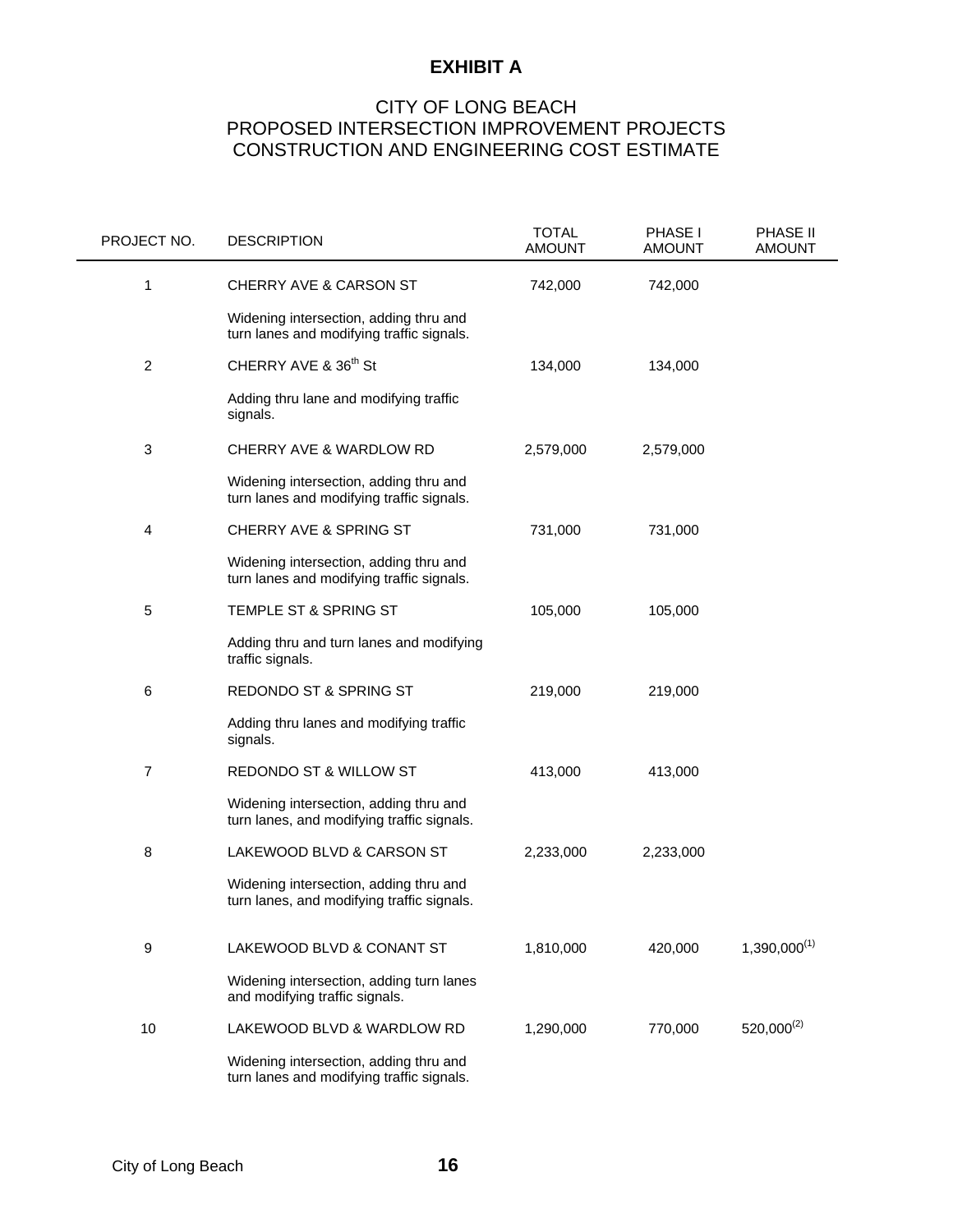| PROJECT NO.                                        | <b>DESCRIPTION</b>                                                                                                                                        | <b>TOTAL</b><br><b>AMOUNT</b> | PHASE I<br><b>AMOUNT</b> | PHASE II<br><b>AMOUNT</b> |
|----------------------------------------------------|-----------------------------------------------------------------------------------------------------------------------------------------------------------|-------------------------------|--------------------------|---------------------------|
| 11                                                 | LAKEWOOD BLVD & SPRING ST                                                                                                                                 | 8,700,000                     | $1,200,000^{(3)}$        | $7,500,000^{(4)}$         |
|                                                    | Widening intersection, adding thru and<br>turn lanes and modifying traffic signals.                                                                       |                               |                          |                           |
| 12                                                 | LAKEWOOD BLVD & WILLOW ST                                                                                                                                 | 626,000                       |                          | 626,000                   |
|                                                    | Widening intersection, adding turn lanes<br>and modifying traffic signals.                                                                                |                               |                          |                           |
| 13                                                 | <b>CLARK AVE &amp; CARSON ST</b>                                                                                                                          | 1,314,000                     | 1,314,000                |                           |
|                                                    | Widening intersection, adding thru and<br>turn lanes and modifying traffic signals.                                                                       |                               |                          |                           |
| 14                                                 | <b>CLARK AVE &amp; CONANT ST</b>                                                                                                                          | 46,000                        |                          | 46,000                    |
|                                                    | Adding thru and turn lanes and modifying<br>traffic signals.                                                                                              |                               |                          |                           |
| 15                                                 | <b>CLARK AVE &amp; WARDLOW RD</b>                                                                                                                         | 301,000                       |                          | 301,000                   |
|                                                    | Adding thru and turn lanes and modifying<br>traffic signals.                                                                                              |                               |                          |                           |
| 16                                                 | <b>CLARK AVE &amp; SPRING ST</b>                                                                                                                          | 1,039,000                     | 1,039,000                |                           |
|                                                    | Widening intersection, adding thru and<br>turn lanes and modifying traffic signals.                                                                       |                               |                          |                           |
| 17                                                 | <b>CLARK AVE &amp; WILLOW ST</b>                                                                                                                          | 369,000                       |                          | 369,000                   |
|                                                    | Widening intersection, adding thru and<br>turn lanes and modifying traffic signals.                                                                       |                               |                          |                           |
| 18                                                 | <b>CARSON ST &amp; PARAMOUNT BLVD</b>                                                                                                                     | 513,000                       |                          | 513,000                   |
|                                                    | Adding turn lane and modifying traffic<br>signals.                                                                                                        |                               |                          |                           |
| 19                                                 | <b>CHERRY AVE &amp; BIXBY RD</b>                                                                                                                          | 105,000                       | 105,000                  |                           |
|                                                    | Adding thru and turn lanes and modifying<br>traffic signals.                                                                                              |                               |                          |                           |
| <b>TOTAL CONSTRUCTION &amp; ENGINEERING</b><br>(1) |                                                                                                                                                           | 23,269,000                    | 12,004,000               | 11,265,000                |
|                                                    | Lakewood Blvd widening from Wardlow Rd to Conant Ave<br>(2)<br>Lakewood Blvd widening from Spring St to Wardlow Rd<br>(3)<br>Interim At-Grade improvement |                               |                          |                           |

(4) Grade Separation  $(4)$ 

The Planning Bureau provides this information for reference and the convenience to the public. The adopted ordinance, together with any amendment thereto, is in the possession of the City Clerk and should be reviewed and considered prior to making any land use decision. Information contained herein is subject to change without notice as a result of updates, corrections or amendments.